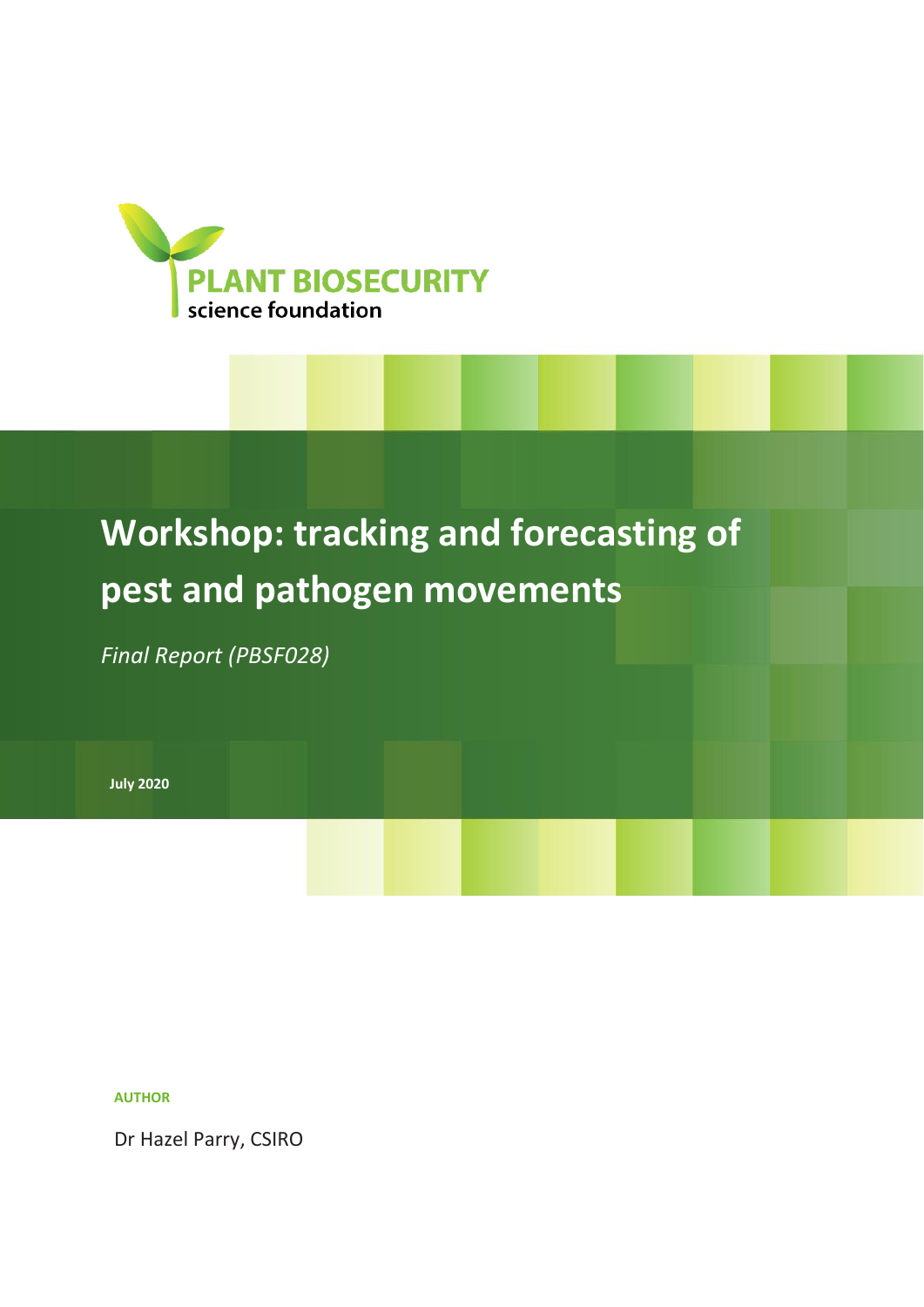#### **Copyright**



The material in this publication is licensed under a [Creative Commons Attribution 4.0 International license,](https://creativecommons.org/licenses/by/4.0/) with the exception of any:

- third party material;
- trade marks; and
- images and photographs.

Persons using all or part of this publication must include the following attribution:

© CSIRO 2020.

#### **Disclaimer**

While care has been taken in the preparation of this publication, it is provided for general information only. It may not be accurate, complete or up-to-date. Persons rely upon this publication entirely at their own risk. Australian Plant Biosecurity Science Foundation and its members and stakeholders do not accept and expressly exclude, any liability (including liability for negligence, for any loss (howsoever caused), damage, injury, expense or cost) incurred by any person as a result of accessing, using or relying upon this publication, to the maximum extent permitted by law. No representation or warranty is made or given as to the currency, accuracy, reliability, merchantability, fitness for any purpose or completeness of this publication or any information which may appear on any linked websites, or in other linked information sources, and all such representations and warranties are excluded to the extent permitted by law.

#### **Project Leader contact details**

Name: Dr Hazel Parry Address: GPO Box 2583, Brisbane, QLD 4001 P: +61 7 3833 5681 E: hazel.parry@csiro.au

Australian Plant Biosecurity Science Foundation 3/11 London Circuit, Canberra, ACT 2601

P: +61 (0)419992914 E[: info@apbsf.org.au](mailto:info@apbsf.org.au) [www.apbsf.org.au](http://www.apbsf.org.au/)

This document should be cited as:

Parry HR, 2020, APBSF Project Final Report, Workshop: tracking and forecasting of pest and pathogen movements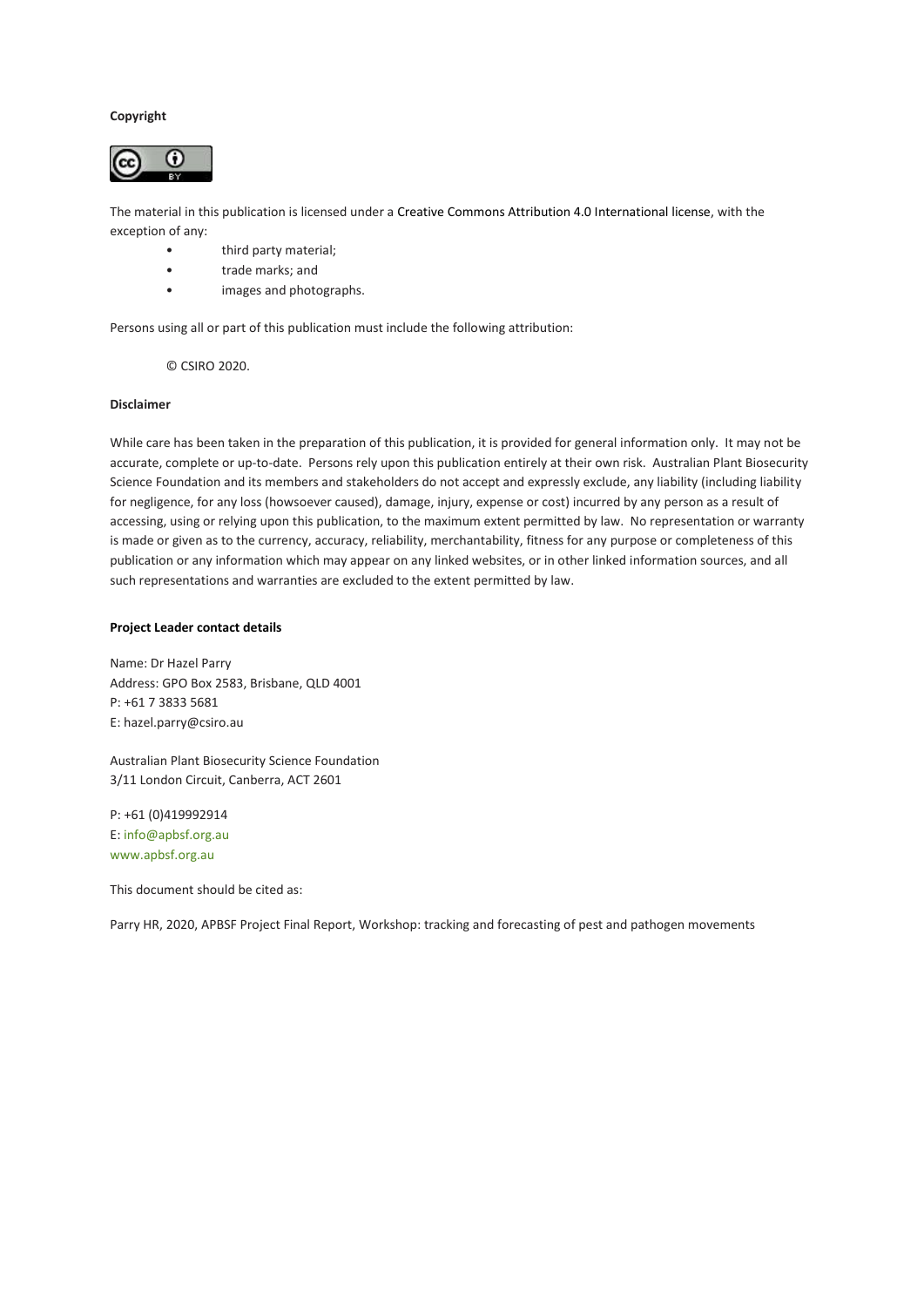# **1 Contents**

| $\overline{\mathbf{2}}$ | <b>Executive Summary</b><br>4                                                                                                                      |                                                                                                                                                     |    |
|-------------------------|----------------------------------------------------------------------------------------------------------------------------------------------------|-----------------------------------------------------------------------------------------------------------------------------------------------------|----|
| 3                       | Introduction                                                                                                                                       |                                                                                                                                                     |    |
| 4                       | Aim                                                                                                                                                |                                                                                                                                                     | 5  |
| 5                       |                                                                                                                                                    | Workshop: tracking and forecasting of pest and pathogen movements                                                                                   | 5  |
| 5.1                     | Summary                                                                                                                                            |                                                                                                                                                     | 5  |
| 5.1                     |                                                                                                                                                    | Workshop agenda                                                                                                                                     | 8  |
|                         |                                                                                                                                                    | 5.1.1 Workshop Objectives                                                                                                                           | 8  |
|                         | 5.1.2 Day 1                                                                                                                                        |                                                                                                                                                     | 9  |
|                         | 5.1.3 Day 2                                                                                                                                        |                                                                                                                                                     | 11 |
|                         |                                                                                                                                                    | 5.1.4 Attendees (in-person)                                                                                                                         | 12 |
|                         |                                                                                                                                                    | 5.1.5 Attendees (remote)                                                                                                                            | 13 |
| 5.2                     |                                                                                                                                                    | Summary of workshop outcomes                                                                                                                        | 14 |
|                         |                                                                                                                                                    | 5.2.1 Key pests and pathogens discussed during the workshop                                                                                         | 14 |
|                         |                                                                                                                                                    | 5.2.2 What people hoped to get out of the workshop                                                                                                  | 15 |
|                         |                                                                                                                                                    | 5.2.3 The range of research methods used by the group to conduct research into long distance tracking<br>and forecasting of pest/pathogen movements | 16 |
|                         |                                                                                                                                                    | 5.2.4 Key points raised                                                                                                                             | 16 |
| 6                       |                                                                                                                                                    | <b>Draft Publication</b>                                                                                                                            | 17 |
| 6.1                     | A methodological framework for rapid assessment of the threat posed by long-distance atmospheric<br>movements of insect pests and pathogens.<br>17 |                                                                                                                                                     |    |
|                         |                                                                                                                                                    | 6.1.1 Timeline for methods paper                                                                                                                    | 17 |
| 6.2                     | Drought and the management of migratory insect pests                                                                                               |                                                                                                                                                     |    |
| 7                       | <b>Collaborative Proposal</b><br>17                                                                                                                |                                                                                                                                                     |    |
| 7.1                     | Fall Army Worm proposals<br>18                                                                                                                     |                                                                                                                                                     |    |
| 7.2                     | Queensland- and CSIRO- Chinese Academy of Sciences proposals<br>18                                                                                 |                                                                                                                                                     |    |
| 8                       | <b>Achievements, Impacts and Outcomes</b><br>18                                                                                                    |                                                                                                                                                     |    |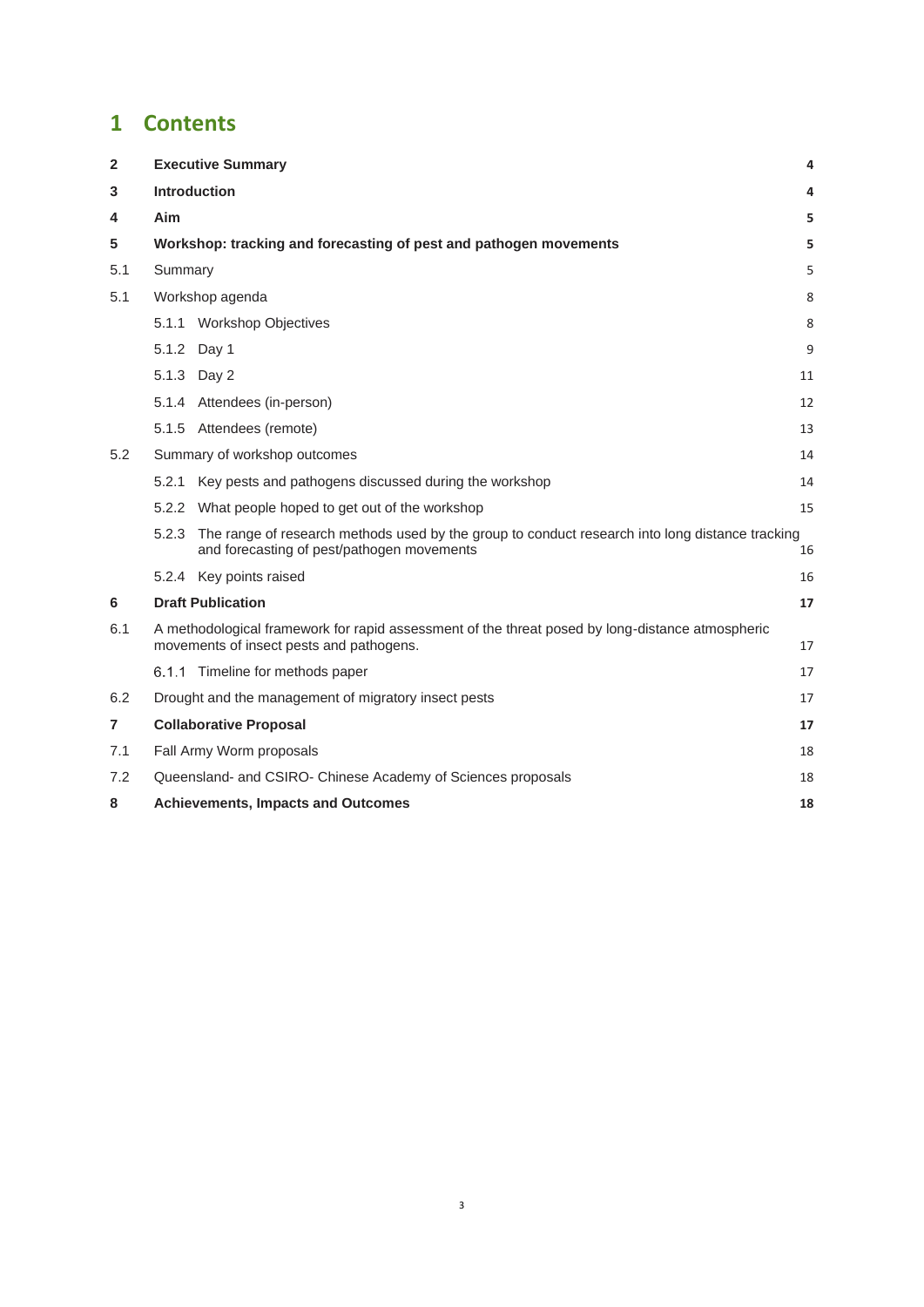# <span id="page-3-0"></span>**2 Executive Summary**

A two-day workshop "Tracking and forecasting of pest and pathogen movements" was held at the Ecosciences Precinct in Dutton Park, Brisbane from 26-27 February 2020, supported by APBSF. The workshop engaged thirty-two scientists from the UK, USA, Australia and NZ, from both government and non-government organizations as well as universities. The workshop had two main objectives:

1) Defining the key biosecurity challenges (agricultural pests and pathogens) we face in Australia (and globally) that could benefit from understanding patterns of long-distance atmospheric movement, to improve our ability to forecast these movements; and (2) Developing specific, integrated, methodologies with which to research the movement patterns of the identified key pests and address the key biosecurity challenges.

During the workshop, participants learned about novel research and networked with other researchers, gained insights on the integration of technologies and identified current applications for this research and possible collaborations. Workshop participants have since developed collaborative proposals to GRDC (Grains Research and Development Corporation) and for joint CAS (Chinese Academy of Sciences) -Qld or -CSIRO funding, along with the development of a draft 'review' or 'opinion' article to be pitched as a pre-submission inquiry to Trends in Ecology and Evolution next financial year: "Drought and the management of migratory insect pests". The results of the workshop will also be synthesised as planned into a methods publication during the next financial year: "A methodological framework for rapid assessment of the threat posed by longdistance atmospheric movements of insect pests and pathogens".

# <span id="page-3-1"></span>**3 Introduction**

Parallel research has been undertaken in both the UK<sup>1</sup> and Australia<sup>2</sup> that considers the risks posed by the long-distance atmospheric movement of insect pests and pathogens. This currently takes a range of independent methodological approaches:

- Atmospheric dispersal modelling
- Radar technology
- Near-ground monitoring
- Genetics

A Rothamsted Research-CSIRO Linkage grant was used to bring several Rothamsted scientists (both global experts in the field and emerging early career researchers) to Australia. The APBSF has provided additional funding to maximize the collaboration-building opportunity of this visit for plant biosecurity researchers across Australia, as well as to engage with policymakers at both State and Federal level.

A two-day workshop was held in Brisbane at CSIRO from 26-27 February 2020.

<sup>&</sup>lt;sup>1</sup> Reynolds and Reynolds, 2008, Proceedings of the Royal Society B <https://doi.org/10.1098/rspb.2008.0880>; Bell et al., 2015, Journal of Animal Ecology <https://doi.org/10.1111/1365-2656.12282>

<sup>&</sup>lt;sup>2</sup> Parry 2013 Movement Ecology <https://doi.org/10.1186/2051-3933-1-14>; Parry et al 2015 IN Venette (ed) Pest Risk Modelling and mapping for Invasive Alien Species, CABI <https://www.cabi.org/ISC/ebook/20153099612>; TAPPAS: <https://research.csiro.au/tappas/>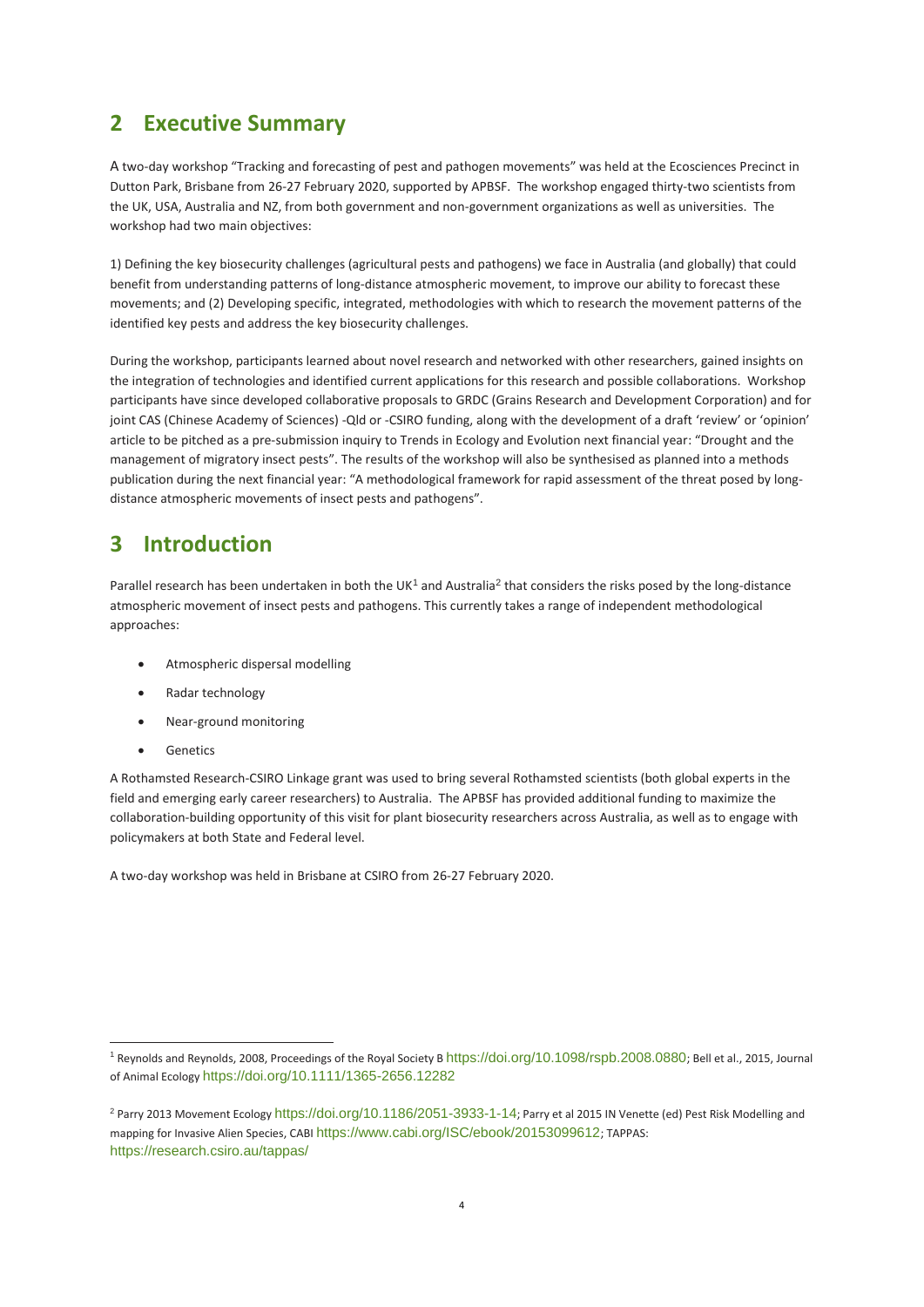# <span id="page-4-0"></span>**4 Aim**

During the workshop, we sought to:

- 1. Identify key pests and pathogens that pose a threat to food and industry security in Australia or environmental risk and human health, whose threat can be reduced by understanding their patterns of long-distance atmospheric movement and improving our ability to forecast these movements.
- 2. Develop specific, integrated, methodologies with which to research the movement patterns of the identified key pests.

This built on previous work conducted both at Rothamsted and CSIRO, as well as by the PBCRC project PBCRC2153 which was focused on the arrival of exotic pests into Australia, particularly industry-specific pests for citrus, potato and sugarcane. The PBCRC project built stakeholder engagement but lacked a multi-institutional science-focused workshop. By hosting an inclusive, multi-institutional science-focused workshop, including biosecurity professionals and international researchers, we aimed to achieve some clarity on opportunities for collaboration on this topic to enhance Australian plant biosecurity.

# <span id="page-4-1"></span>**5 Workshop: tracking and forecasting of pest and pathogen movements**

### <span id="page-4-2"></span>**5.1 Summary**

The workshop was organized by Hazel Parry, CSIRO, and was held at the Ecosciences Precinct in Dutton Park, Brisbane from 26-27 February 2020. The workshop was held over two days and brought together a total of thirty-two scientists ranging from early career (PhD student/postdocs) to highly respected professors and senior scientists in the fields of biosecurity, entomology and movement ecology. It was an international workshop, with scientists present from Rothamsted Research (UK) as well as Lincoln University (NZ), and a PhD student supervised primarily at Arizona State University (USA). We had scientists from across Australia present, from Universities (University of New England, University of NSW/University of Canberra) as well as Government (Queensland Government DAF, Agriculture Victoria, Plague Locust Commission) and non-Government/Industry (Plant Health Australia, GRDC, cesar, RapidAim) Organizations, with a large contingent from across several business units of CSIRO (Agriculture and Food, Health and Biosecurity, Data61, Oceans and Atmosphere).

Day 1 was a full agenda of research talks given by attendees, each lasting 15 minutes. We began with a retrospective on past and current biosecurity research into movement ecology of insect pest and pathogens firstly from an Australian/NZ perspective, and then from a UK perspective. This covered research both tracking and forecasting pests. From this we discussed some key cross-cutting themes and methodologies. A vegan banquet group dinner was held at a nearby restaurant, which extended networking opportunities for the group.

Day 2 began with some government and industry perspectives on current biosecurity priorities, delivered by Plant Health Australia, the Queensland Government and GRDC. We then utlilized the rest of the day to brainstorm and discuss our workshop objectives: (1) Defining the key biosecurity challenges (agricultural pests and pathogens) we face in Australia (and globally) that could benefit from understanding patterns of long-distance atmospheric movement, to improve our ability to forecast these movements; and (2) Developing specific, integrated, methodologies with which to research the movement patterns of the identified key pests and address the key biosecurity challenges. From this, some preliminary collaboration, proposal and publication ideas emerged.

The following summarizes the workshop agenda and outputs (meeting the workshop aims).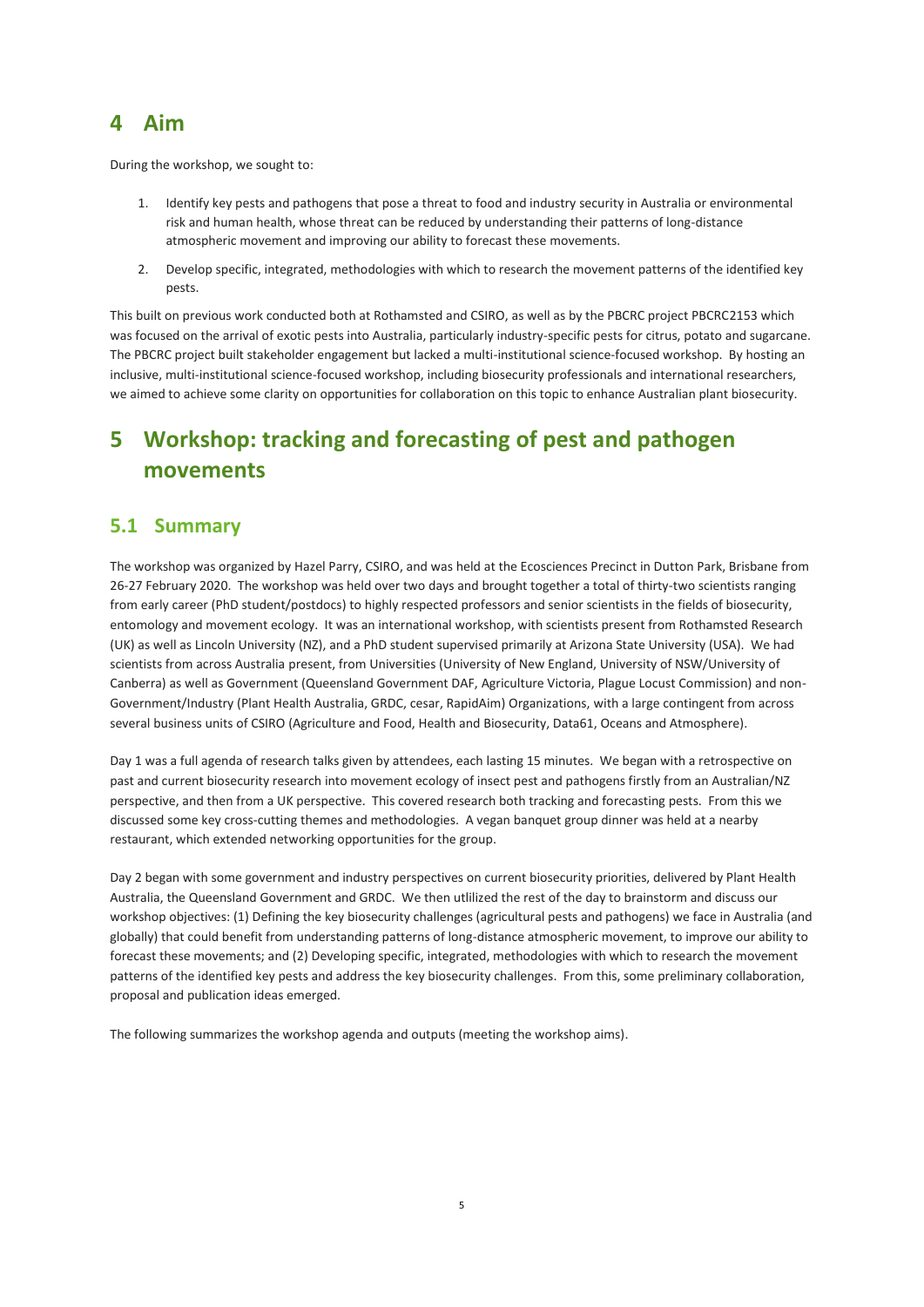**Figure 1: Examples of some of the content from presentations given at the workshop**



**Figure 2: Workshop participants during the meeting listening to talks and discussing ideas**

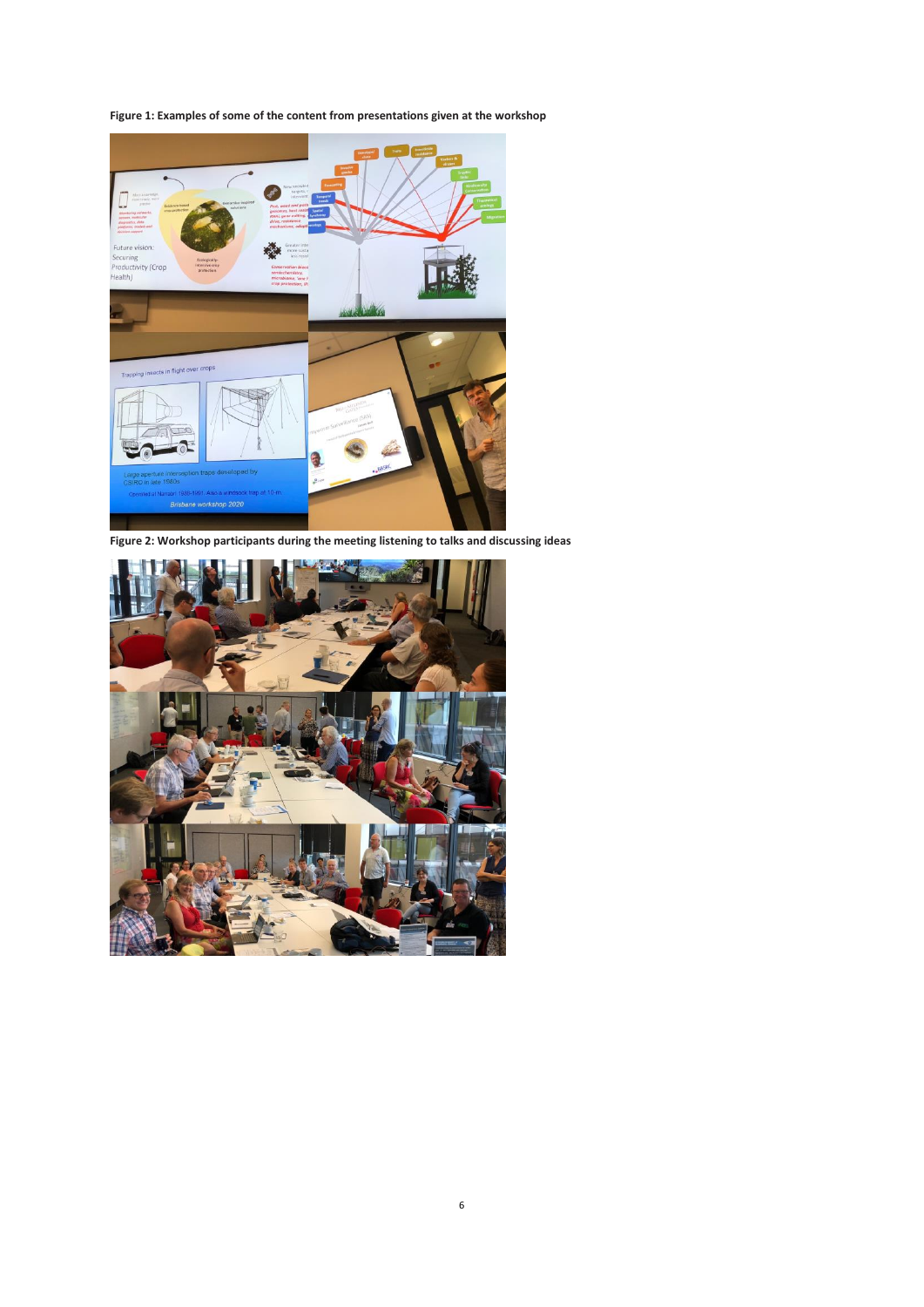**Figure 3: Workshop dinner and networking event**

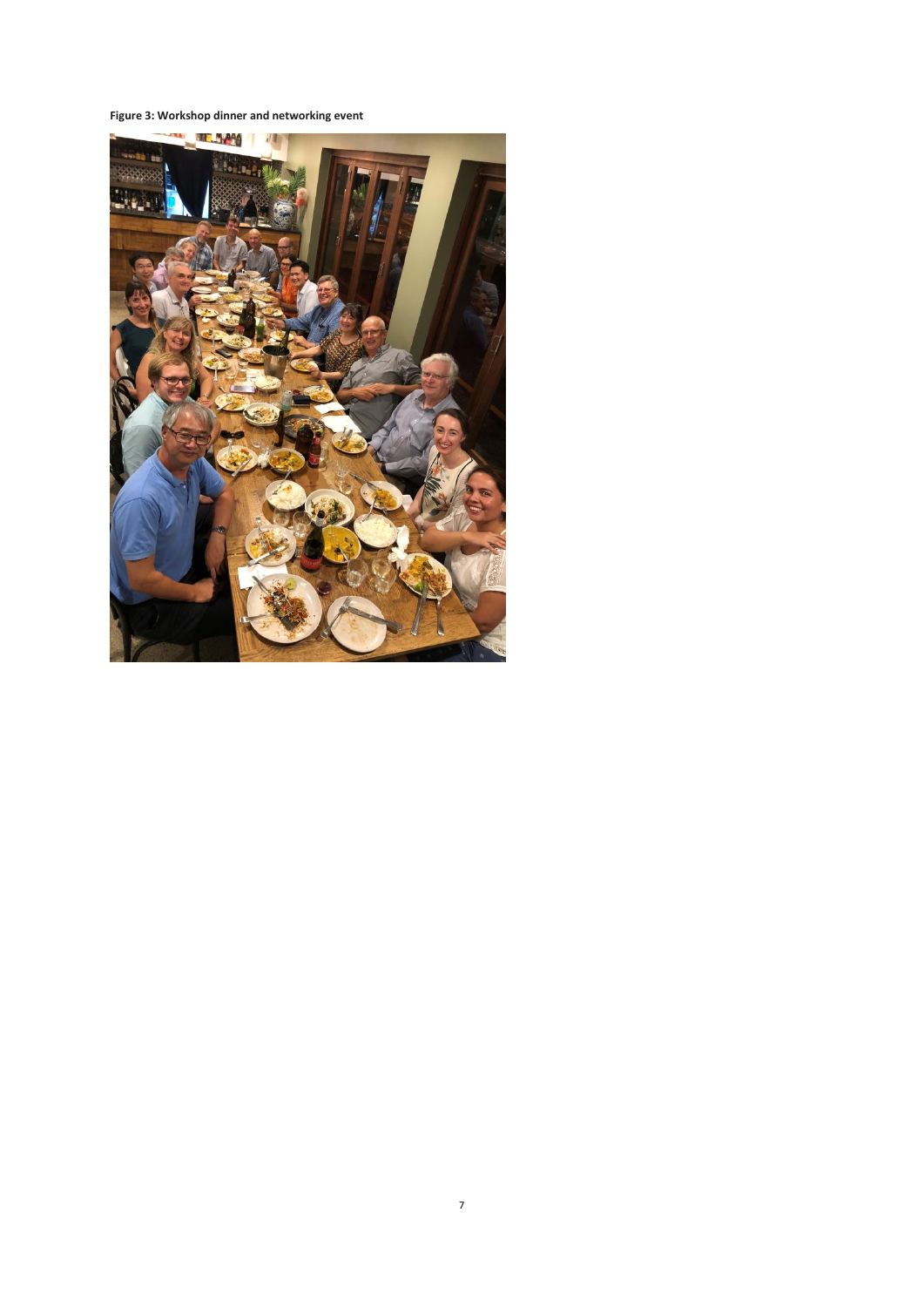### <span id="page-7-0"></span>**5.1 Workshop agenda**

### **Tracking and forecasting of pest and pathogen movements**

*This workshop is generously supported by the Australian Plant Biosecurity Science Foundation <https://www.apbsf.org.au/>*

**Location: Hayman Room, EcoSciences Precinct, Brisbane**

**Date: 26-27 February 2020**

**Contact: Hazel Parry Mob: 042904316**



### <span id="page-7-1"></span>**5.1.1 Workshop Objectives**

| Workshop Objective 1:<br>Research problems                   | Defining the key biosecurity challenges (agricultural pests and pathogens)<br>we face in Australia (and globally) that could benefit from understanding<br>patterns of long-distance atmospheric movement, to improve our ability to<br>forecast these movements. |
|--------------------------------------------------------------|-------------------------------------------------------------------------------------------------------------------------------------------------------------------------------------------------------------------------------------------------------------------|
| Key questions                                                | - Which economically-important pests and/or pathogens disperse significant<br>distances for which our knowledge is still limited?                                                                                                                                 |
|                                                              | - can we generalize these pests and/or pathogens into functional groups?                                                                                                                                                                                          |
|                                                              | - What are the research questions we need to ask in order to better<br>understand their long-distance movement and improve management?                                                                                                                            |
| Workshop Objective 2:<br>Research methods and<br>integration | Developing specific, integrated, methodologies with which to research the<br>movement patterns of the identified key pests.                                                                                                                                       |
| Key questions                                                | - How might we gain a better understanding of long-distance movement in<br>order to manage economically-important pests/pathogens?                                                                                                                                |
|                                                              | - To enable management, is the movement forecast/signal enough, or does it<br>require additional information (genetics, population dynamics)?                                                                                                                     |
|                                                              | - What technologies/methods are available to track or forecast different types<br>of pest/pathogen movement?                                                                                                                                                      |
|                                                              | - What are the capabilities/limitations of these technologies/methods in<br>forecasting/tracking pests/pathogens?                                                                                                                                                 |
|                                                              | - How might the technologies/methods be better integrated, what benefit<br>might that give?                                                                                                                                                                       |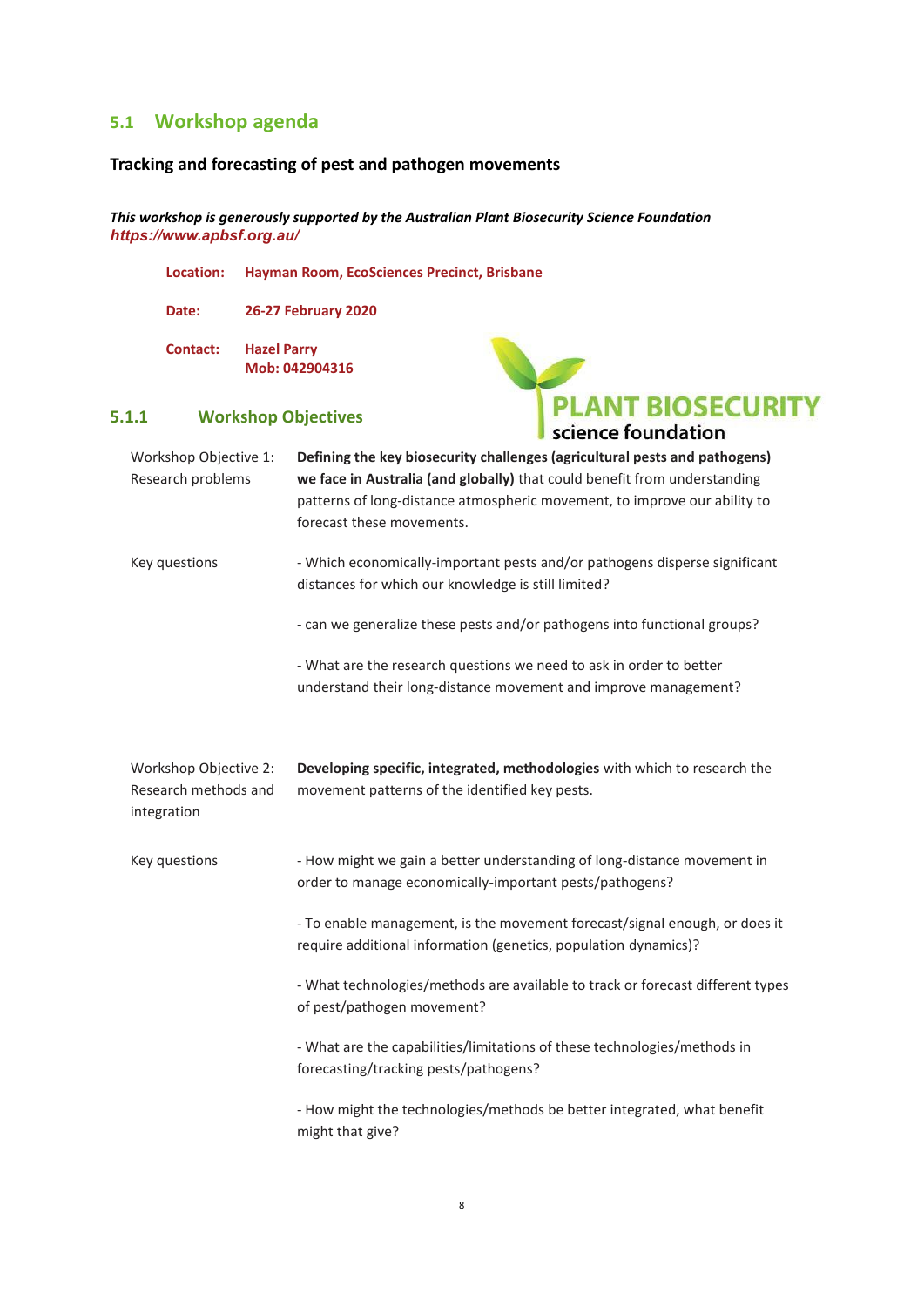# <span id="page-8-0"></span>**5.1.2 Day 1**

| Wednesday 26th<br>Feb | <b>Topic</b>                                                                    | Presenter                                                      |
|-----------------------|---------------------------------------------------------------------------------|----------------------------------------------------------------|
| $8:15 - 8:45$         | Arrival (coffee and tea available)                                              |                                                                |
|                       | Intro to the workshop and what we hope to achieve                               |                                                                |
| 8:45                  | Welcome to country. Introductions and objectives.                               | Hazel Parry (CSIRO)                                            |
| 8:55                  | Overview: Biosecurity research themes at CSIRO                                  | Gary Fitt (Science Director, CSIRO<br>Health and Biosecurity)  |
| 9:10                  | Overview: Rothamsted Research themes, infrastructure and<br>the 'insect survey' | James Bell (Head of the Insect<br>Survey, Rothamsted Research) |

### *What have we studied and why/how (Australian/NZ researchers), and what next?*

#### **Tracking**

| 9:25  | Radar studies and traps                                               | Alistair Drake (UNSW/Uni<br>Canberra) |
|-------|-----------------------------------------------------------------------|---------------------------------------|
| 9:40  | Genetics studies (incl. resistance mgt)                               | Tek Tay (+Tom Walsh?) (CSIRO)         |
| 9:55  | Biogeochemical tracers of natal geographic origin                     | Karen Armstrong (Lincoln Uni, NZ)     |
| 10:10 | Human assisted dispersal: shipping pathways and air<br>transportation | Dean Paini (CSIRO)                    |
| 10:25 | The Australian Plague Locust Commission research and<br>monitoring    | Haikou Wang (APLC)                    |

10:40 – 11:00 **BREAK**

#### **Forecasting**

| 11:00 | Trajectory modelling of insect pest populations at CSIRO: an<br>historical perspective | Hazel Parry/Peter Gregg/Myron<br>Zalucki/Gary Fitt/Wayne Rochester<br>(CSIRO) |
|-------|----------------------------------------------------------------------------------------|-------------------------------------------------------------------------------|
| 11:15 | Modelling the threat from long-distance dispersal of plant<br>pathogens to Australia   | Ming Wang (CSIRO)                                                             |
| 11:30 | TAPPAS project and 'one health'                                                        | Rieks Van Klinken (CSIRO)                                                     |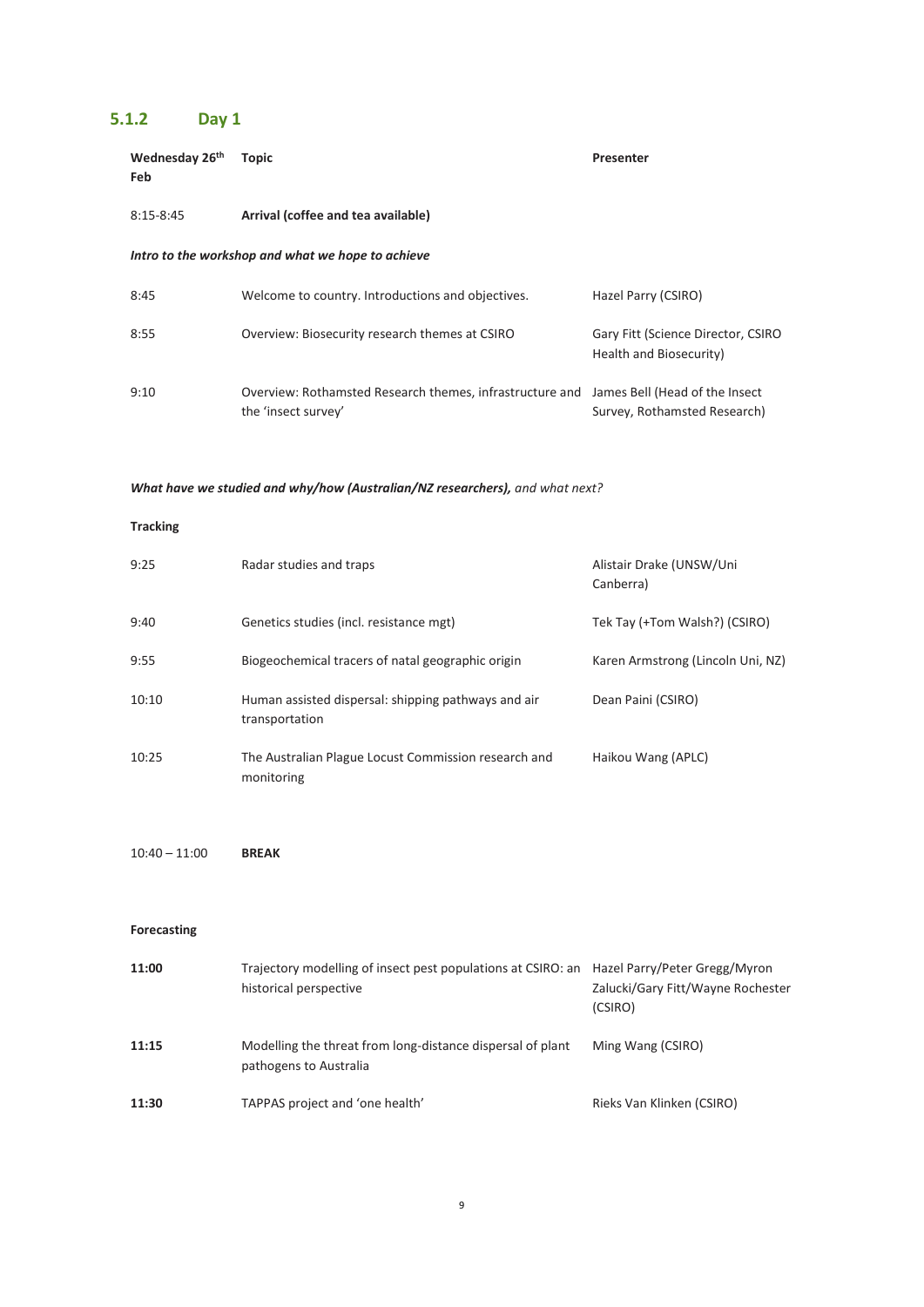| 11:45           | Natural dispersion pathways and surveillance for horticultural John Weiss (AgVic)<br>pests and diseases |                         |
|-----------------|---------------------------------------------------------------------------------------------------------|-------------------------|
| 12:00           | Defining favourable locations for Australian plague locust<br>outbreaks                                 | Douglas Lawton (ASU)    |
| 12:15           | Risk mapping                                                                                            | Darren Kriticos (CSIRO) |
| $12:30 - 13:10$ | <b>LUNCH</b>                                                                                            |                         |

**PM**

**13:10** Discussion – key cross-cutting themes, and what next? (identify case studies for day 2)

What have we studied and why/how (UK researchers), and what next?

|       |                                                                                        | All Rothamsted Research: |
|-------|----------------------------------------------------------------------------------------|--------------------------|
| 13:40 | Epidemiological and evolutionary modelling of pests and<br>pathogens                   | Joe Helps                |
| 14:00 | Pest and disease detection and control scenarios                                       | Vasthi Alonso-Chavez     |
| 14:20 | Sampling, Detection and Assessment $-$ a statistical<br>perspective                    | Kirsty Hassall           |
| 14:40 | Monitoring the fall armyworm in Africa using AI and radar $-$ a James Bell<br>success? |                          |

15:00 – 15:30 **BREAK** 

**15:30** Discussion – key cross-cutting themes, and what next? (identify case studies for day 2)

| 16:00 | Atmospheric physics and the movement of insects | Andy Reynolds (from UK via |  |
|-------|-------------------------------------------------|----------------------------|--|
|       |                                                 | Webex)                     |  |
|       |                                                 |                            |  |

**16:30-17:00 Discussion** and wrap up, incl. refinement of agenda for day 2

18:00 **Group dinner @ Paw Paw Woolloongabba**

Cnr Potts and Stanley St, Woolloongabba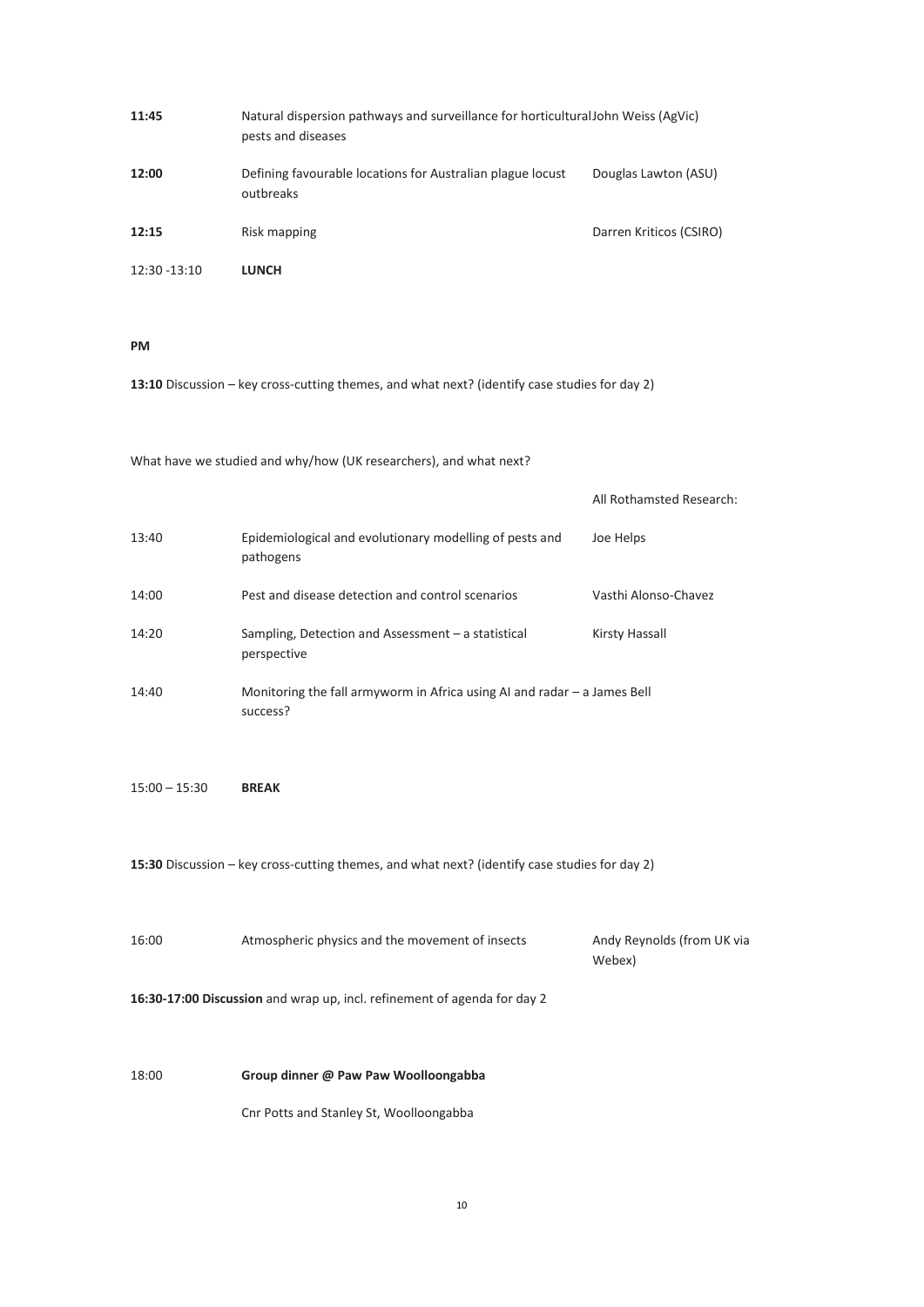# <span id="page-10-0"></span>**5.1.3 Day 2**

| Thursday 27th Feb                                                     | Topic                                                                                                                                                                                                                                                             | Presenter/Facilitator                                                         |
|-----------------------------------------------------------------------|-------------------------------------------------------------------------------------------------------------------------------------------------------------------------------------------------------------------------------------------------------------------|-------------------------------------------------------------------------------|
| AM                                                                    |                                                                                                                                                                                                                                                                   |                                                                               |
| 8:30-9:00                                                             | Arrival (coffee and tea available)                                                                                                                                                                                                                                |                                                                               |
| 9:00                                                                  | Refinement of agenda/objectives for the day                                                                                                                                                                                                                       | Hazel Parry                                                                   |
| 9:10                                                                  | Overview: government and industry biosecurity priorities in<br>Northern Australia for pest and pathogen movements                                                                                                                                                 | Trevor Dunmall (Industry Liaison<br>Manager, Plant Health Australia)          |
| 9:30                                                                  | Overview: Qld government biosecurity priorities                                                                                                                                                                                                                   | Suzy Perry, QDAFF (Risk Analysis and<br>Scientific Advice Sub-Program Leader) |
| 9:50                                                                  | Overview: GRDC biosecurity priorities                                                                                                                                                                                                                             | Ken Young, GRDC                                                               |
| 10:10<br>Workshop Objective 1:<br>Research problems                   | Defining the key biosecurity challenges (agricultural pests and<br>pathogens) we face in Australia (and globally) that could benefit<br>from understanding patterns of long-distance atmospheric<br>movement, to improve our ability to forecast these movements. | Breakout groups                                                               |
| Case study 1                                                          | Group discussion focused on case-studies.                                                                                                                                                                                                                         |                                                                               |
| Case study 2                                                          |                                                                                                                                                                                                                                                                   |                                                                               |
| Case study 3                                                          |                                                                                                                                                                                                                                                                   |                                                                               |
| 10:50-11:10                                                           | <b>Break</b>                                                                                                                                                                                                                                                      |                                                                               |
| 11:10                                                                 | Summarizing key biosecurity challenges                                                                                                                                                                                                                            |                                                                               |
| 11:30<br>Workshop Objective 2:<br>Research methods and<br>integration | Developing specific, integrated, methodologies with which to<br>research the movement patterns of the identified key pests.                                                                                                                                       |                                                                               |
|                                                                       | Discussion focused on methodological questions, in particular the Scenario-based activities<br>integration of methods, in relation to the case studies.                                                                                                           |                                                                               |
| $12:30 - 13:30$                                                       | Lunch                                                                                                                                                                                                                                                             |                                                                               |
| PM                                                                    |                                                                                                                                                                                                                                                                   |                                                                               |
| 13:30 What is next for this<br>group?                                 | Identifying potential for projects/collaboration going forward.                                                                                                                                                                                                   | Breakout groups                                                               |
|                                                                       | Identifying potential publication (map out structure, authors etc)<br>going forward.                                                                                                                                                                              | Breakout groups                                                               |
| Workshop finish 15:30                                                 |                                                                                                                                                                                                                                                                   |                                                                               |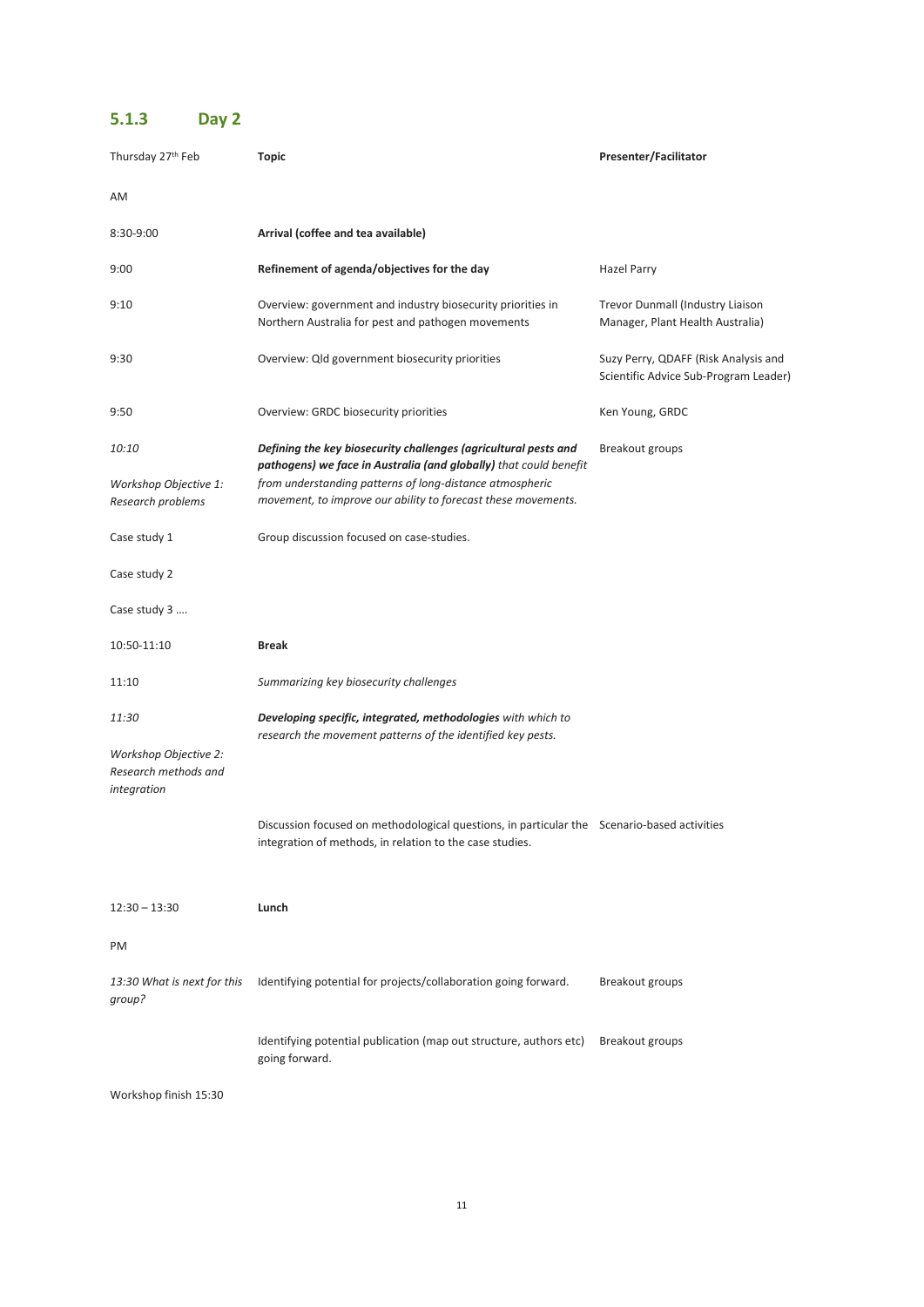# <span id="page-11-0"></span>**5.1.4 Attendees (in-person)**

| Name                           | Institution                                     | <b>Interests</b>                                                                                                                                                                              | Contact                               | PawPaw                      |
|--------------------------------|-------------------------------------------------|-----------------------------------------------------------------------------------------------------------------------------------------------------------------------------------------------|---------------------------------------|-----------------------------|
| <b>Hazel Parry</b>             | <b>CSIRO Ag &amp; Food</b>                      | Spatial Ecology, simulation modelling, insect<br>pests (incl. disease vectors)                                                                                                                | hazel.parry@csiro.au                  | Y (veg)                     |
| <b>Ming Wang</b>               | CSIRO Health &<br>Biosecurity                   | Long-distance dispersal (trajectory) modelling,<br>insect pests, agent-based modelling                                                                                                        | ming.wang@csiro.au                    | Υ                           |
| <b>Darren Kriticos</b>         | <b>CSIRO Health &amp;</b><br><b>Biosecurity</b> | Ecology, ecological modelling for invasion<br>biology and pest management                                                                                                                     | darren.kriticos@csiro.au              | Y                           |
| Rieks van<br>Klinken           | CSIRO Health &<br>Biosecurity                   | Ecology and management of invasive species                                                                                                                                                    | Rieks. Vanklinken@csiro.au            | (GF)<br>Lunch day<br>1 only |
| <b>Dean Paini</b>              | <b>CSIRO Health &amp;</b><br><b>Biosecurity</b> | Invasive species modelling, competition theory,<br>ideal free distribution, foraging strategies,<br>network theory and emerging infectious<br>diseases                                        | dean.paini@csiro.au                   | Υ                           |
| Mary<br>Whitehouse             | CSIRO Ag & Food                                 | Insect ecology, IPM, moth migration using radar<br>and aerial sampling techniques to monitor the<br>movement of <i>Helicoverpa</i> and other pests.                                           | mary.whitehouse@csiro.au              | Υ                           |
| <b>Ross Darnell</b>            | <b>CSIRO Data61</b>                             | Survey and experimental design and statistical<br>modelling of environmental and agricultural<br>systems.                                                                                     | ross.darnell@csiro.au                 | N                           |
| <b>Gary Fitt</b>               | CSIRO Health &<br>Biosecurity                   | Honorary Fellow, Health and Biosecurity                                                                                                                                                       | gary.fitt@csiro.au                    | Υ                           |
| Tek Tay                        | <b>CSIRO Health &amp;</b><br><b>Biosecurity</b> | Senior research scientist, genetics                                                                                                                                                           | Weetek.Tay@csiro.au                   | Υ                           |
| Wayne<br>Rochester             | <b>CSIRO Oceans</b><br>and Atmosphere           | Movement pathway analysis and modelling                                                                                                                                                       | wayne.rochester@csiro.au              | Υ                           |
| <b>Sharon</b><br><b>Downes</b> | <b>CSIRO Ag &amp; Food</b>                      | Insect ecology, IPM, Helicoverpa resistance<br>management and migration                                                                                                                       | Sharon.downes@csiro.au                | Y (veg)                     |
| <b>James Bell</b>              | Rothamsted<br>Research                          | Quantitative ecologist, project leader - the<br>insect survey. distributional and longitudinal<br>trends of insects and how these are driven by<br>environmental and climate-driven processes | james.bell@rothamsted.ac.uk           | Y (veg)                     |
| <b>Kirsty Hassall</b>          | Rothamsted<br>Research                          | Statistician, molecular cell biology, 'omics<br>technologies, sampling methods, insect<br>classification, Bayes net modelling                                                                 | kirsty.hassall@rothamsted.ac.uk       | Υ                           |
| Vasthi Alonso-<br>Chavez       | Rothamsted<br>Research                          | mathematical and epidemiological models for<br>the monitoring, detection and control of<br>diseases in plant, crops and trees                                                                 | vasthi.alonso-chavez@rothamsted.ac.uk | Υ                           |
| <b>Joe Helps</b>               | Rothamsted<br>Research                          | management strategies to delay the<br>development of insecticidal and fungicidal<br>resistance in agricultural pests                                                                          | joe.helps@rothamsted.ac.uk            | Υ                           |
| <b>Trevor Dunmall</b>          | Plant Health<br>Australia                       | Industry liaison manager                                                                                                                                                                      | tdunmall@phau.com.au                  | Ν                           |
| <b>Suzy Perry</b>              | Queensland DAF<br>(State<br>Government)         | <b>Risk Analysis Plant Biosecurity</b>                                                                                                                                                        | Suzy.Perry@daf.qld.gov.au             | N                           |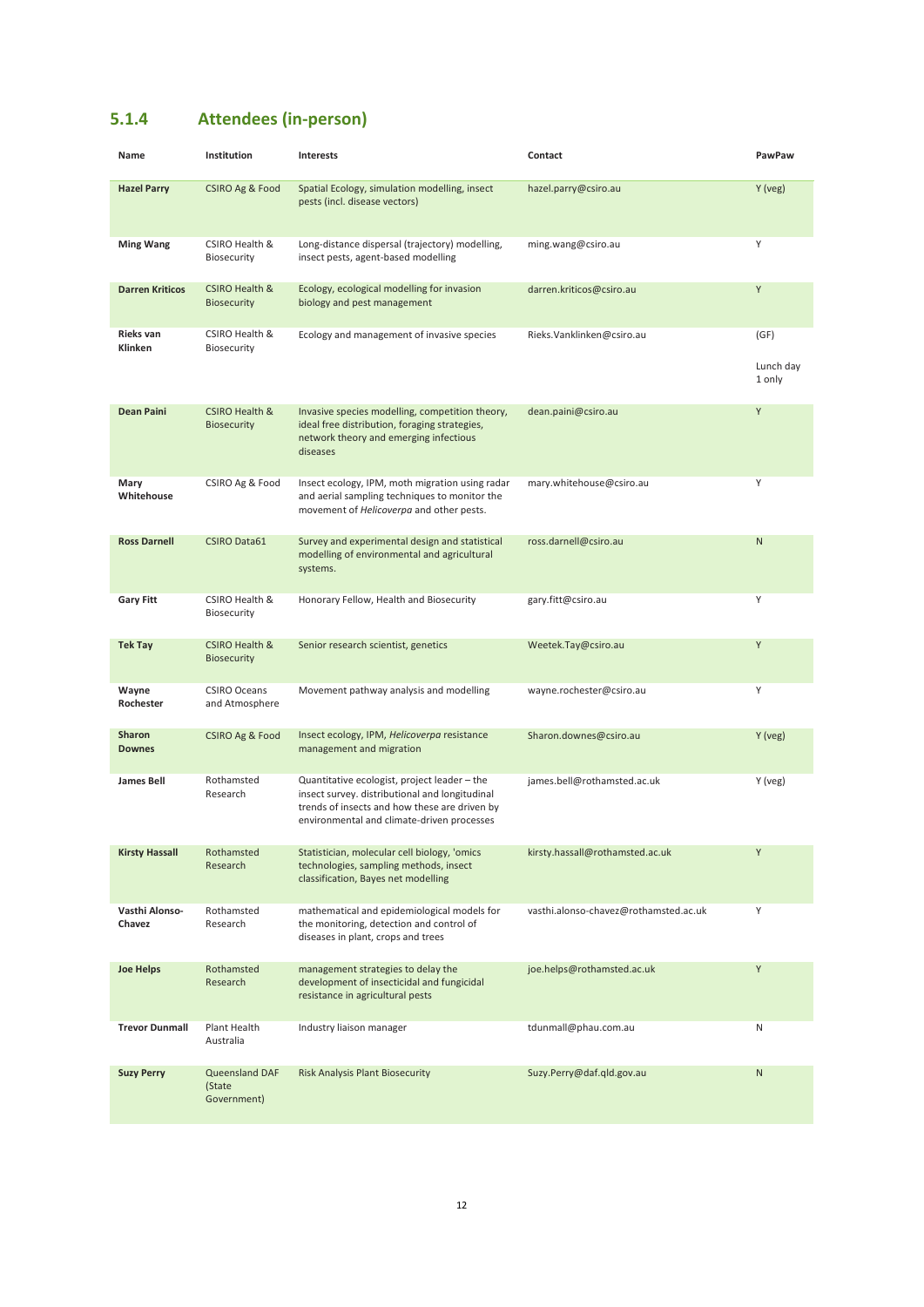| Name                                          | Institution                                      | <b>Interests</b>                                         | Contact                           | PawPaw  |
|-----------------------------------------------|--------------------------------------------------|----------------------------------------------------------|-----------------------------------|---------|
| <b>Mark Schutze</b>                           | Queensland DAF<br>(State<br>Government)          | Risk Analysis Plant Biosecurity                          | Mark.Schutze@daf.qld.gov.au       | N       |
| Mandy<br>Christopher                          | <b>Queensland DAF</b><br>(State<br>Government)   | <b>Risk Analysis Plant Biosecurity</b>                   | Mandy.Christopher@daf.qld.gov.au  | N       |
| <b>Ken Young</b>                              | GRDC                                             | General manager crop protection and<br>biosecurity       | Ken.Young@grdc.com.au             | Y       |
| <b>John Weiss</b>                             | Agriculture<br>Victoria (State<br>Government)    | Weed and invertebrate sciences                           | John.Weiss@agriculture.vic.gov.au | Y       |
| <b>Peter Gregg</b><br>(27 <sup>th</sup> only) | University of<br>New England                     | Professor: Agricultural entomology and insect<br>ecology | pgregg@une.edu.au                 | Ν       |
| <b>Haikou Wang</b>                            | Australian<br><b>Plague Locust</b><br>Commission | Locust monitoring and forecasting                        | Haikou.Wang@awe.gov.au            | Y       |
| <b>Alistair Drake</b>                         | UNSW/Uni<br>Canberra                             | Honorary professor - radar entomology                    | A.Drake@adfa.edu.au               | Y (veg) |
| <b>Myron Zalucki</b>                          | University of<br>Queensland                      | <b>Professor Entomology</b>                              | m.zalucki@uq.edu.au               |         |
| <b>Douglas</b><br>Lawton                      | PhD student<br>Arizona State<br>University       | Locusts and landscapes                                   | ddlawton@asu.edu                  | Y       |
| <b>Stephane</b><br><b>Mangeon</b>             | <b>CSIRO Data61</b>                              | Model-data fusion                                        | Stephane.Mangeon@data61.csiro.au  | N       |
| Karen<br>Armstrong                            | Lincoln Uni NZ                                   | Diagnostics for Biosecurity                              | Karen.Armstrong@lincoln.ac.nz     | Y       |

# <span id="page-12-0"></span>**5.1.5 Attendees (remote)**

| Name                    | Institution                   | <b>Interests</b>                                         | Contact                        |
|-------------------------|-------------------------------|----------------------------------------------------------|--------------------------------|
| <b>Andy Reynolds</b>    | Rothamsted<br>Research        | Atmospheric physics and the movement of insects          | andy.reynolds@rothamsted.ac.uk |
| James Maino             | Cesar                         | Remote sensing and forecasting of insect populations     | jmaino@cesaraustralia.com      |
| <b>Nancy Schellhorn</b> | RapidAim Pty Ltd              | Real-time detection and monitoring of insect populations | nancy@rapidaim.io              |
| <b>Tom Walsh</b>        | CSIRO Health &<br>Biosecurity | Team Leader: Integrated Omics                            | Tom.walsh@csiro.au             |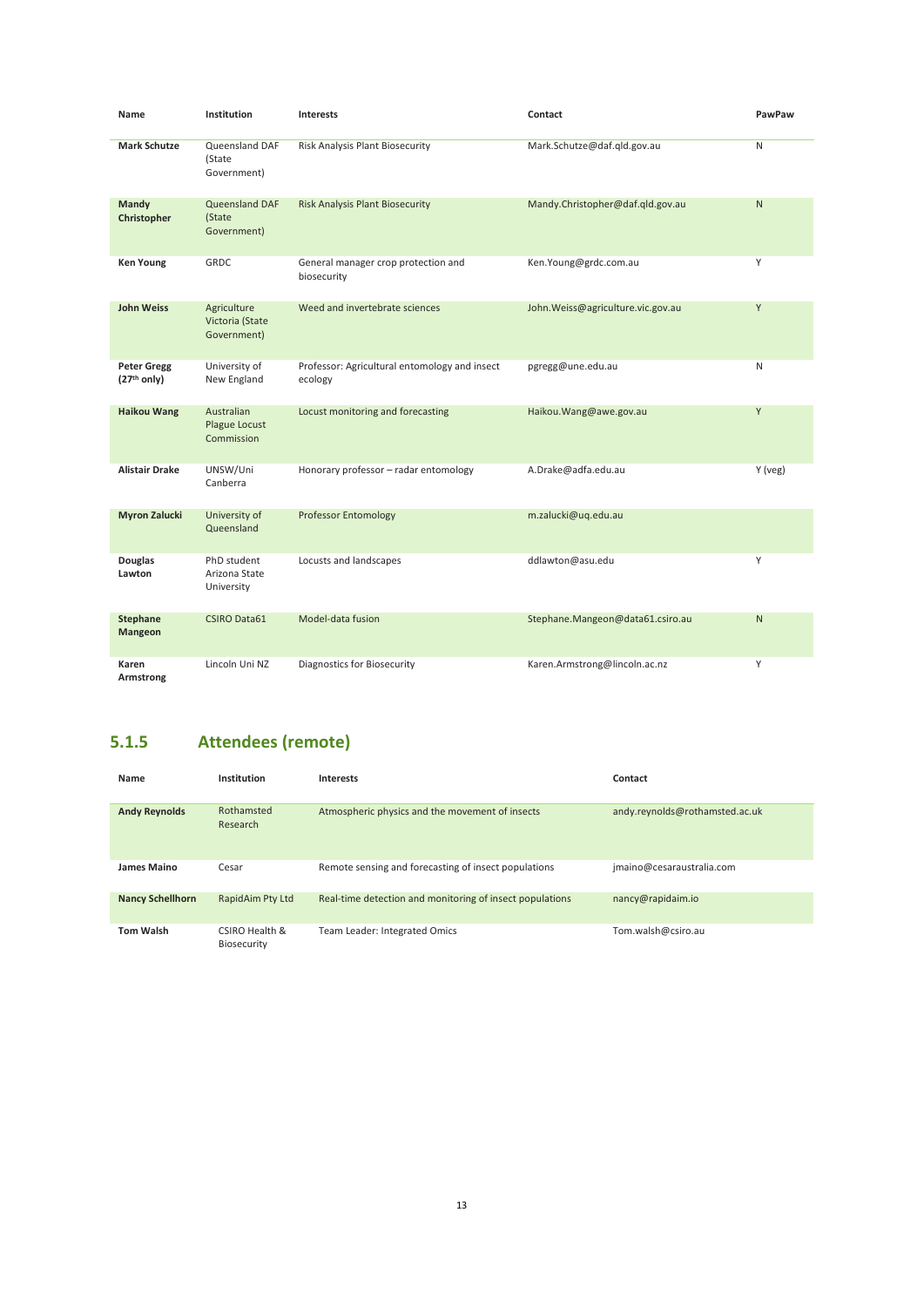# <span id="page-13-0"></span>**5.2 Summary of workshop outcomes**

### <span id="page-13-1"></span>**5.2.1 Key pests and pathogens discussed during the workshop**

#### **Of immediate relevance to Australia (in no particular order)**

- Fall Army worm (*Spodoptera frugiperda*)
- Wheat rusts
- Cotton bollworm (*Helicoverpa armigera*)
- *Puccinia psidii*
- Locusts
- Culicoides (blue-tounge midge)
- Bemisia spp.
- Culex spp.
- Cotton Leaf Curl Virus
- Asian tiger mosquito *Ae. Albopictus*
- Bees, pollination, Varroa and be viruses
- Khapra beetle
- Asian gypsy moth
- Aphids
- Qfly and Medfly
- Sugarcane pests north of Australia (previous PBCRC project)
- Potato pests and pathogens near Australia (previous PBCRC project)

#### **Global pests researched by the group (not currently in Australia/threat)**

- psyllid vectors of the pathogen *ca. L. solanacearum*
- Septoria
- Pollen beetle
- Emerald ash borer
- Ash dieback
- Late blight (potato)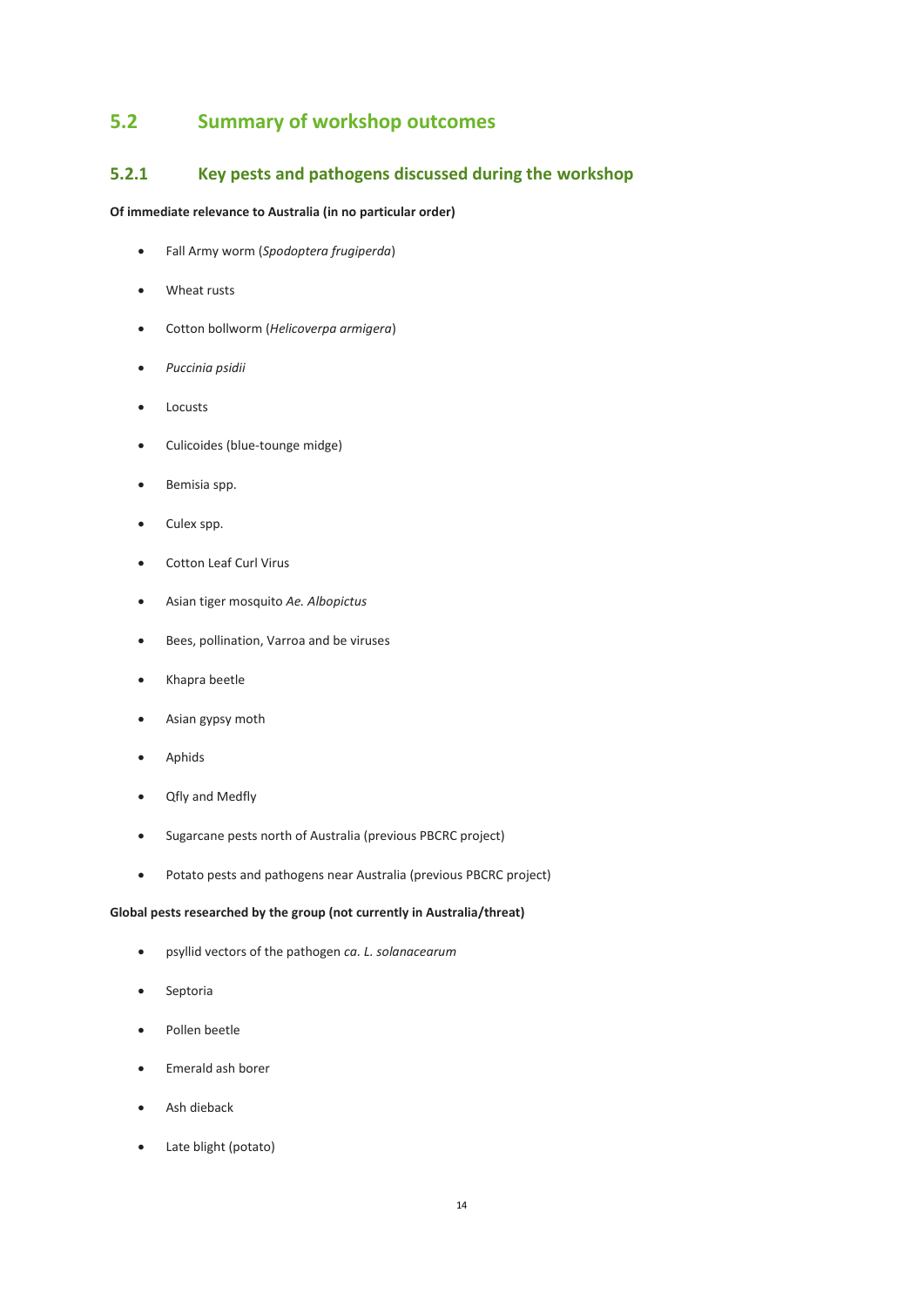- Huanglongbing
- Cassava mosaic virus and cassava brown streak virus
- Rice blast
- Bacterial blight

It is important to note that, in general, although often the focus is on invasive SPECIES as the threatening agent, it is often specific TRAITS of those organisms that have impact "GENES of biosecurity concern". The species may already be here, but if new genetics arrive then impacts could be much greater. For example, risks of incursion of Bt resistance genes in *Helicoverpa armigera* from Asia, global resistance dynamics based on *Helicoverpa* genome cf. current situation of *H. armigera* in Brazil.

### <span id="page-14-0"></span>**5.2.2 What people hoped to get out of the workshop**

#### *Learning and networking*

- Technical updates/state of research
- Ideas for extending current research/knowledge gaps
- Increased international collaboration/new insights and perspectives
- Understanding of 'migration' what it means exactly and how it relates to existing research at different scales
- Insights into how monitoring of migratory insects could be done more efficiently

#### *How technologies could be integrated*

- Insights into how data and models can be better linked
- Insights into how field ecology could be integrated with new techniques like genetics
- Synergies between methods and new perspectives on how integration could work in practice: combined, could some methods be more powerful?

#### *Applications/possible collaborations*

- Opportunities for radar and lidar to monitor moths and other insects in Australia
- Identification of applied questions/stakeholder needs/real-world relevance
- Priorities and pathways for exotics
- Need more research to support on-ground action
- Fall Army Worm
- Overlap across disciplines (e.g. ocean current research)
- Role for isotopes in post-border incursions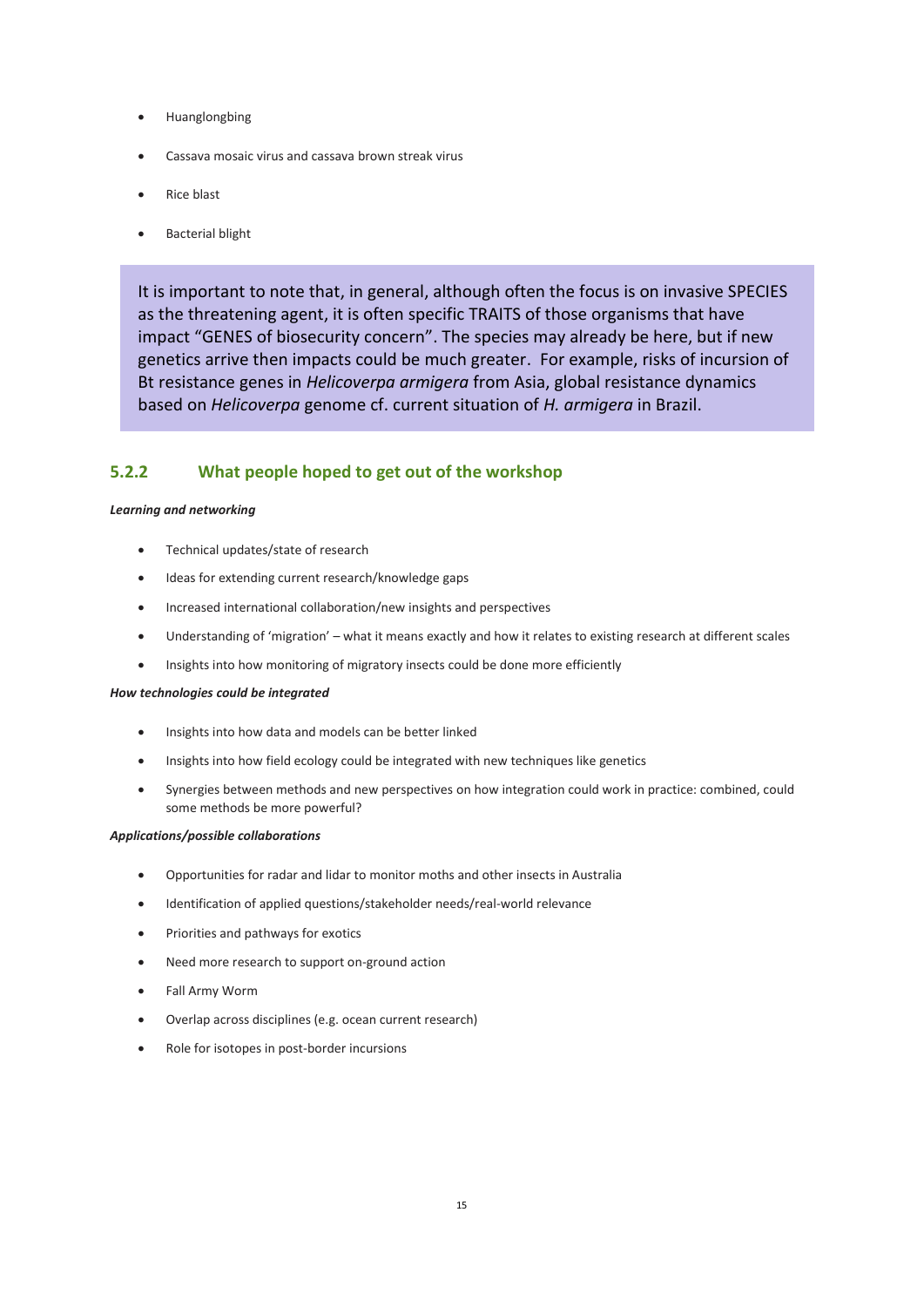### <span id="page-15-0"></span>**5.2.3 The range of research methods used by the group to conduct research into long distance tracking and forecasting of pest/pathogen movements**

#### *Current methods*

- Genetics
- Trajectory modelling/spread modelling
- Isotopes
- Ecology/Entomology/biology
	- o Environmental niche/habitat/traits
	- o Integrated Pest Management
	- o Resistance Management
	- o Laboratory and field studies
- Population dynamic modelling
- Surveillance/sampling
- Pest risk mapping
- Citizen science
- Pathway analysis
- Expert elicitation/Bayesian networks

#### *Methods not currently used by the group, but which may be useful to employ/engage with*

- Pollen analysis
- Metabarcoding
- Breeding (crops)
- Biopesticide development (virus, Bt spray etc)
- New/revised cultural management methods
- Social science
- Economics
- App/computer software development
- **Lipids**

#### <span id="page-15-1"></span>**5.2.4 Key points raised**

#### *Data issues*

- Availability, collection, and sharing of data for biosecurity is currently not satisfactory
- This data includes that from transportation networks as well as surveillance or interception data (e.g., NAQS).
- There is much lacking in good surveillance design implementation, and design depends upon purpose and situation (e.g. detection, ongoing surveillance, area-freedom, trap placement)

#### *Medium-scale (landscape-scale) questions are key for preparedness/early warning (vs. regional vs. farm) ~ area-wide management*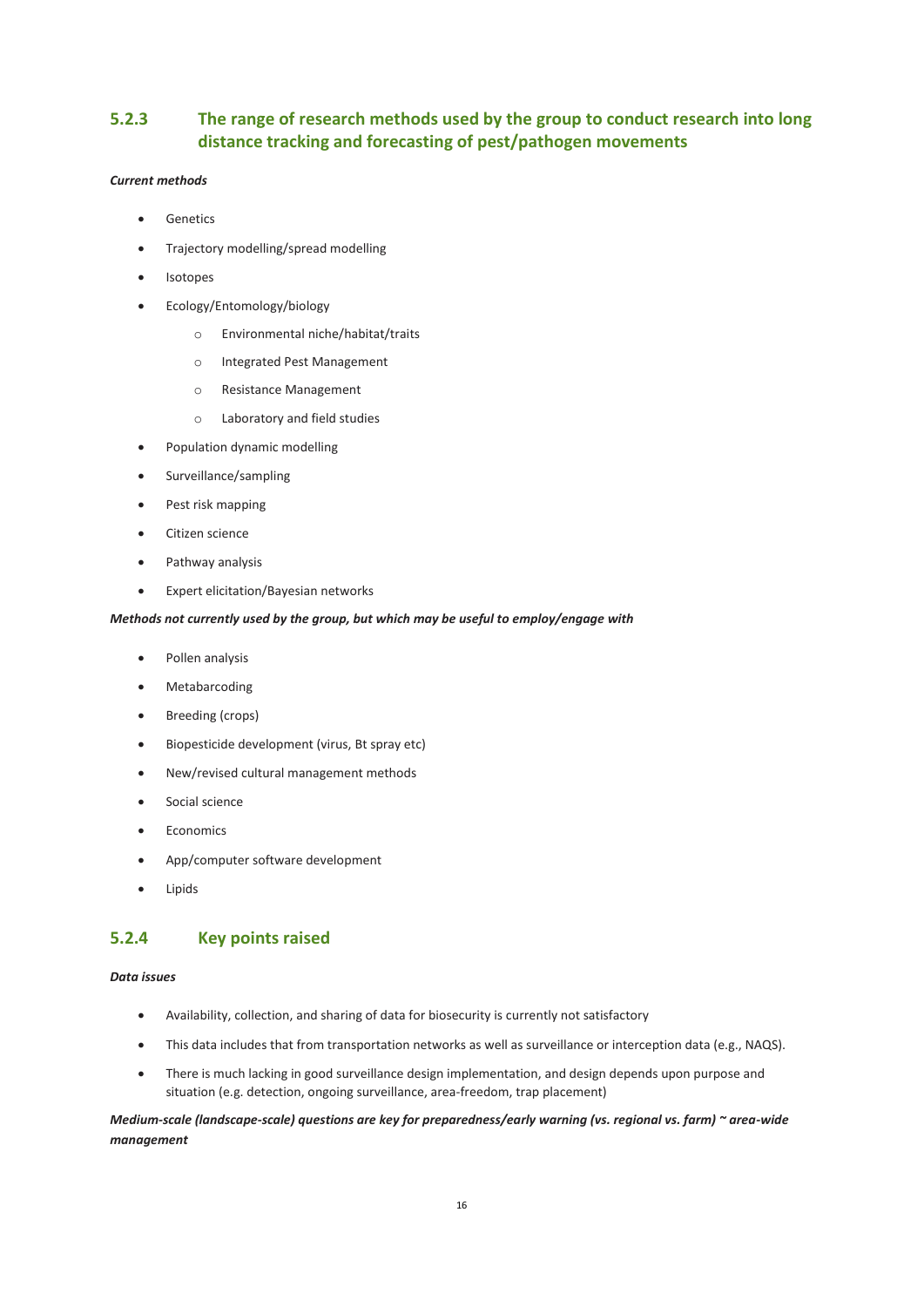#### *Management options and advice needs to be a focus for future research:*

- It is not enough to only determine a threat. For example, when predicting the spread rate of a pest, we also need to consider management options for the delay of movement.
- Decision support for growers is potentially very valuable in this space and may provide some motivation to conduct surveillance on-farm.
- Exotic pests are not likely to be that distinct from management of ongoing issues from a growers' perspective – how the management of novel pests integrates with existing practice is important to consider.
- Research needs to consider industry and government priority pest focus economic motivations etc. are constantly shifting, and therefore so are priorities.
- Exotic biosecurity is hard to value kind of like insurance purchasing!

# <span id="page-16-0"></span>**6 Draft Publication**

# <span id="page-16-1"></span>**6.1 A methodological framework for rapid assessment of the threat posed by long-distance atmospheric movements of insect pests and pathogens.**

Due to COVID-19, there has been no return visit as planned to Rothamsted (UK) by CSIRO staff (Hazel Parry and Ming Wang) where we had intended to focus on the development of a methods-oriented publication, including some analysis of data from Rothamsted Research. We gathered a lot of information on methods from the Brisbane workshop, including their complimentarity and relative advantages/limitation to address movement ecology research questions. These methods are summarized in this report, and were detailed in individual talks and presentations. This provides a reasonable basis to progress the methods paper prior to this return visit.

#### <span id="page-16-2"></span>**Timeline for methods paper**

**End August 2020**: Outline of paper

**End December 2020**: Confirmation from workshop participants who will contribute and what they will contribute to this paper

**End June 2021**: Full draft of paper, including data analysis from a Rothamsted-led workshop (or most likely a virtual workshop, if travel still not permitted) to be held in early 2021.

### <span id="page-16-3"></span>**6.2 Drought and the management of migratory insect pests**

In relation to the CSIRO Agriculture and Food Drought 'mission' (part of CSIRO's current science strategy) and the focus of the discussions at the workshop on the recently invaded Fall Army Worm, an additional concept for a publication has been drafted and will be developed further over the next few months. The target journal initially will be Trends in Ecology and Evolution (with Movement Ecology also a potential journal we are considering), with a 'review' or 'opinion' article to be ptiched as a presubmission inquiry to be sent to the journal by the **end of August 2020**.

# <span id="page-16-4"></span>**7 Collaborative Proposal**

Discussion at the workshop focused a lot on Fall Army worm as a case study. In Australia, two opportunities have arisen in the last few months to submit proposals in relation to this newly invaded pest, and some of the collaborators at the workshop have taken the initiative to submit proposals that relate to some of the discussions that arose during the workshop.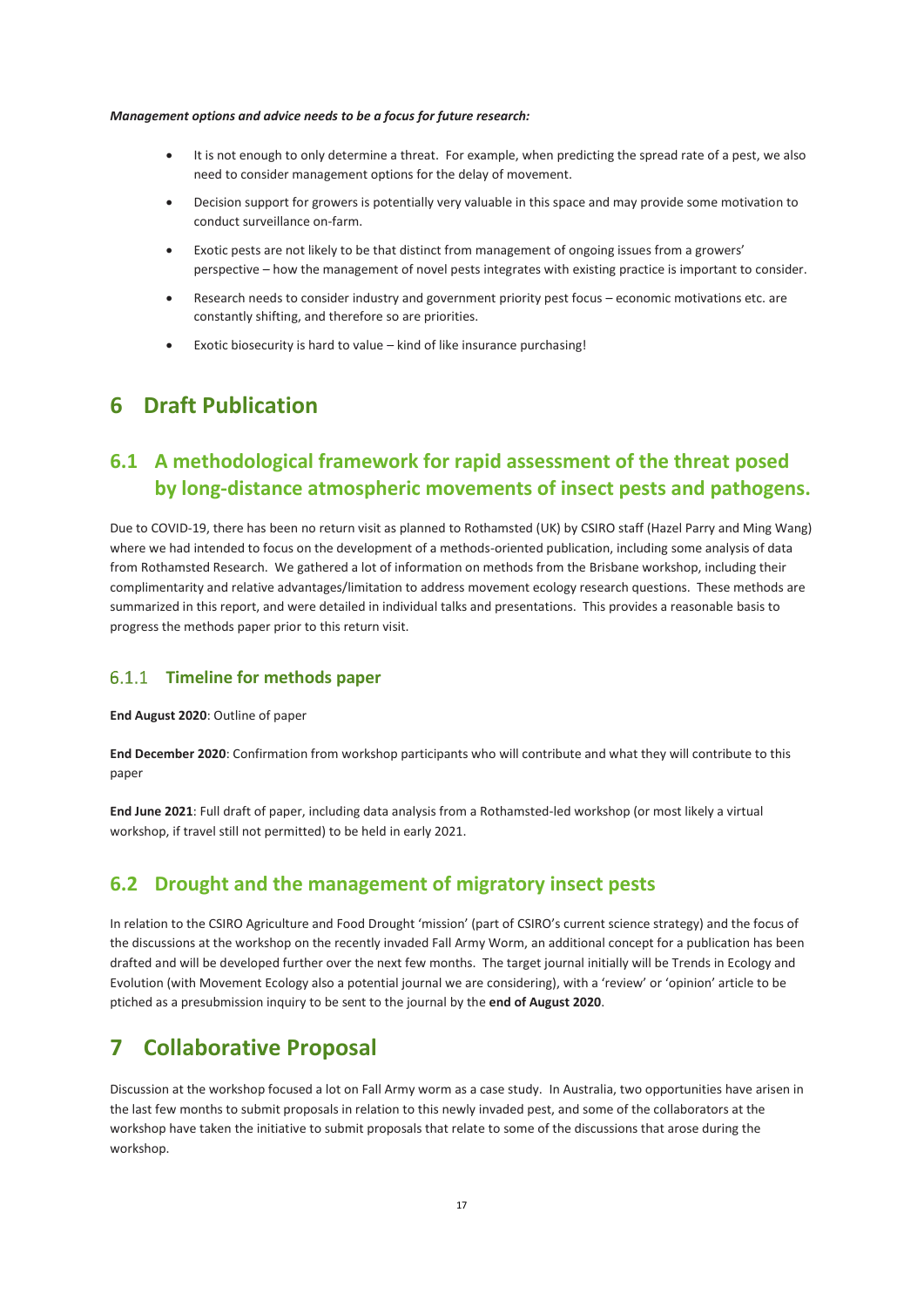# <span id="page-17-0"></span>**7.1 Fall Army Worm proposals**

A proposal was submitted to GRDC in response to their call for FAW ("Prevention and preparedness for fall armyworm (*Spodoptera frugiperda*)". The CSIRO proposal was led by workshop participant Tek Tay and has been funded as a collaboration led by cesar (who participated in the workshop remotely), with objective 2 led by CSIRO (Tay).

We also note forthcoming opportunities for further research into FAW across multiple industries, and the group will work towards the development of collaborative proposal(s) as the opportunities arise in relation to funding provided by the Australian Government to PHA to support a range of valuable activities to manage impacts <https://ministerag.govcms.gov.au/littleproud/media-releases/pha-research-fall-armyworm>.

Note that the Rothamsted Research Phase I project on Fall Army Worm has now finished and a Phase II application has been submitted that, if funded, will start in spring 2021. Rothamsted are still reporting fall armyworm in Kenya till Nov 2020, whatever the funding does or does not deliver.

# <span id="page-17-1"></span>**7.2 Queensland- and CSIRO- Chinese Academy of Sciences proposals**

There have been two opportunities to collaborate with the Chinese Academy of Sciences. A proposal has been submitted led by Myron Zalucki (UQ) with CSIRO workshop participants as collaborators for the Queensland Government-CAS grant. Hazel Parry is developing a CSIRO-CAS proposal focused on Drought and the management of insect pests, likely to focus on Lepidopteran pests in particular Helicoverpa and Fall Armyworm, complimentary to the draft publication described above.

We anticipate that further proposals will arise from collaborations developed at the workshop, particularly following the exchange visit of CSIRO scientists to Rothamsted (UK) which has been deferred until 2021 due to COVID-19.

# <span id="page-17-2"></span>**8 Achievements, Impacts and Outcomes**

The workshop engaged thirty-two scientists from the UK, USA, Australia and NZ, from both government and nongovernment organizations as well as universities. The APBSF was acknowledged during the workshop as providing full support for the workshop, with a brief description of the activities of the foundation given at the workshop introduction by Hazel Parry. Unfortunately, the date of the workshop that best suited participants (particularly constrained to allow for participation in-person from Rothamsted (UK) colleagues) didn't allow for attendance at the workshop by an APBSF representative (Michael Robinson).

The workshop has made progress in achieving both objectives (defining key biosecurity challenges that could benefit from understanding patterns of long-distance atmospheric movement and developing specific, integrated, research methodologies), and participants also gained much from their attendance and sharing of research findings. The general areas where people sought to gain new knowledge and collaboration during the workshop were: learning about novel research and networking with other researchers, insights on the integration of technologies and identifying current applications for this research and possible collaborations. Proposals and publications emerging from linkages made at the workshop are evidence of the impact this workshop has had, and hopefully they will lead to some successful outcome in the next financial year. APBSF support will be acknowledged on the publications as drafted/proposed here.